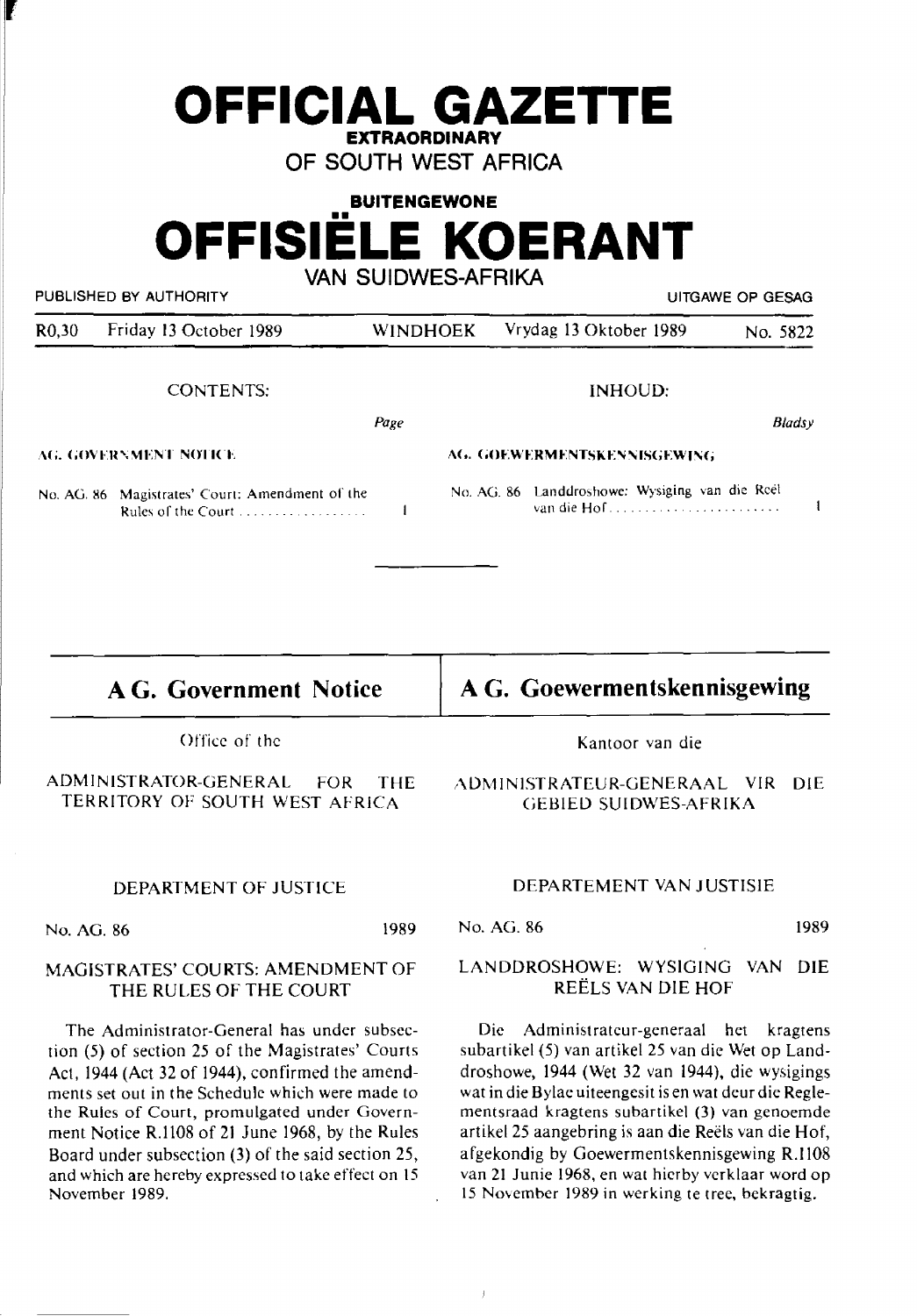# SCHEDULE

- 1. Table A of Annexure 2 is hereby amended  $-$ 
	- (a) by the substitution in subparagraph (b) of paragraph 13 of Part I for the amount "R75" of the amount "R100";
	- (b) by the addition to Part I of the following item:

"17. The costs taxed and allowed in accordance with Parts I, III and IV of this Table for acts performed after the date of commencement of this item, shall be increased by an amount equal to 50 percent of the total amount of such costs'.';

(c) by the substitution for Part II of the following Part:

**"PART** II

**UNDEFENDED ACTIONS** 

# BYLAE

- 1. Tabel A van Bylae 2 word hierby gewysig  $-$ 
	- (a) deur in subparagraaf (b) van paragraaf 13 van Deel I die bedrag "R75" deur die bedrag "RIOO" te vervang;
	- (b) deur die volgende item by Deel I te voeg:

"17. Die koste getakseer en toegelaat ooreenkomstig Dele I, III en IV van hierdie Tabel vir handelinge verrig ná die datum van inwerkingtreding van hierdie item, word met 'n bedrag gelykstaande aan 50 persent van die totaal van sodanige koste verhoog'.';

(c) dcur Deel II deur die volgende Deel te vervang:

## "DEEL II

### ONBESTREDE AKSIES

|        |                                                                                                                       | $\mathsf{R}$ |                                                                                                              | $\mathbf R$ |
|--------|-----------------------------------------------------------------------------------------------------------------------|--------------|--------------------------------------------------------------------------------------------------------------|-------------|
| Item 1 | Registered letter of<br>demand in terms of<br>section 56 of the Act.                                                  | 6,00         | Item 1<br>Geregistreerde aanma-<br>ning ingevolge artikel<br>56 van die Wet $\dots$ .                        | 6,00        |
|        | Item 2 Summons, inclusive of<br>a letter of demand<br>other than the letter of<br>demand referred to in<br>item $1 -$ |              | Item 2 Dagvaarding,<br>met<br>inbegrip van 'n ander<br>aanmaning as die aan-<br>maning in item 1<br>bedoel - |             |
|        | (a) where the claim is<br>than t<br>more<br>not<br>$R1$ 500                                                           | 30,00        | (a) waar die eis nie<br>meer is nie as<br>R1500                                                              | 30,00       |
|        | (b) where the claim is<br>more than R1 500,<br>but not more than<br>R5000                                             | 100,00       | (b) waar die eis meer is<br>as R1 500 maar nie<br>meer is nie as<br>R5000                                    | 100,00      |
|        | (c) where the claim is<br>more than R5 000                                                                            | 150,00       | (c) waar die eis meer is<br>as $R5000$                                                                       | 150,00      |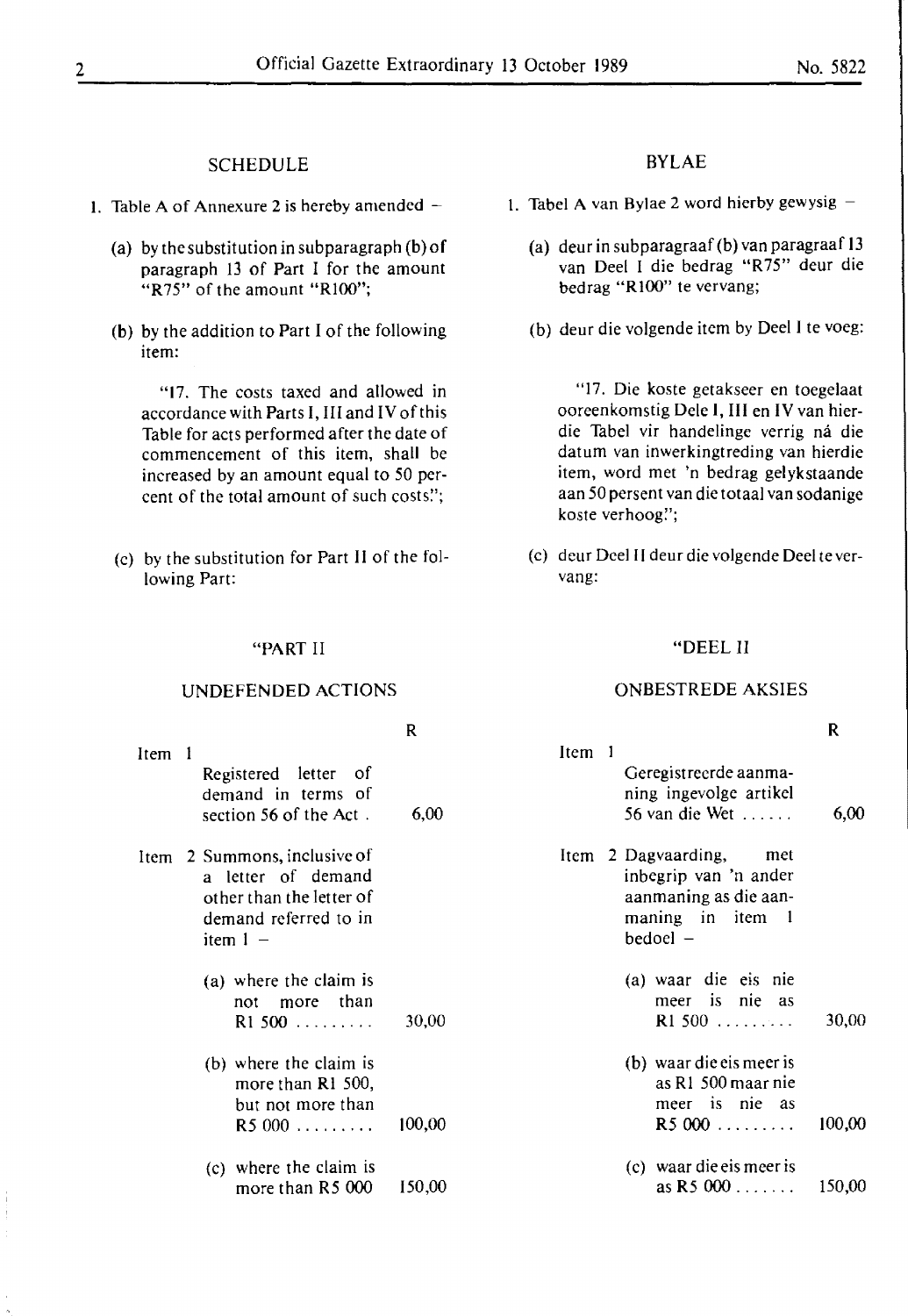$\tilde{\mathbf{z}}$ 

| I  |
|----|
|    |
| ×  |
| ۰, |
| ۰, |

--

| Item $3$ Judgement $-$                                                                                                                                                                                          |                                                                                              |  | Item $3$ Vonnis $-$                                                                                                                                                                                      |                                                                                               |
|-----------------------------------------------------------------------------------------------------------------------------------------------------------------------------------------------------------------|----------------------------------------------------------------------------------------------|--|----------------------------------------------------------------------------------------------------------------------------------------------------------------------------------------------------------|-----------------------------------------------------------------------------------------------|
| (a) where the claim is<br>than<br>more<br>not<br>RI 500                                                                                                                                                         | 30,00                                                                                        |  | (a) waar die eis nie<br>meer is nie as<br>R1 500                                                                                                                                                         | 30,00                                                                                         |
| (b) where the claim is<br>more than R1 500,<br>but not more than<br>R5000                                                                                                                                       | 75,00                                                                                        |  | (b) waar die eis meer is<br>as R1 500, maar<br>nie meer is nie as<br>R5000                                                                                                                               | 75,00                                                                                         |
| (c) where the claim is<br>more than R5 000                                                                                                                                                                      | 125,00                                                                                       |  | (c) waar die eis meer is<br>as R5 000                                                                                                                                                                    | 125,00                                                                                        |
| Item 4 Notice in terms of rule<br>$12(2)$                                                                                                                                                                       | 12,00                                                                                        |  | Item 4 Kennisgewing inge-<br>volge reël $12(2) \ldots$ .                                                                                                                                                 | 12,00                                                                                         |
| Item 5 Notice in terms of rule<br>54(1)                                                                                                                                                                         | 12,00                                                                                        |  | Item 5 Kennisgewing<br>inge-<br>volge reël $54(1)$                                                                                                                                                       | 12,00                                                                                         |
| Item 6 Affidavit or certificate                                                                                                                                                                                 |                                                                                              |  | Item 6 Beëdigde verklaring of<br>sertifikaat                                                                                                                                                             |                                                                                               |
| Item 7 Attending court at the<br>request of the magis-<br>when<br>claim<br>trate<br>referred to court for<br>judgement  As                                                                                      | allowed<br>under<br>item 26 of<br>the scale<br>for defen-<br>dent<br>actions<br>$(part$ III) |  | Item 7 Verskyning in hof op<br>versoek van die land-<br>dros wanneer eis na<br>hof verwys is vir vonnis Soos toe-                                                                                        | gelaat<br>onder<br>26<br>ltem.<br>die<br>van<br>skaal vir<br>bestrede<br>aksies<br>(Deel III) |
| Item 8 For each registered let-<br>ter which is forwarded<br>to the debtor in terms<br>of section $57(1)$ , $57(3)$<br>or section $58(2)$ of the<br>Act by the creditor or<br>his attorney, including<br>copies | 6,00                                                                                         |  | Item 8 Vir elke geregistreerde<br>brief wat die eiser of sy<br>ingevolge<br>prokureur<br>artikel 57(1), 57(3) of<br>artikel 58(2) van die<br>Wet aan die skulde-<br>naar stuur, insluitende<br>afskrifte | 6,00                                                                                          |
| Item 9 Admission of liability<br>undertaking to<br>and<br>pay debt in instalments<br>or otherwise (section<br>57 of the Act) $\dots$ .                                                                          | 18,00                                                                                        |  | Item 9 Erkenning van aan-<br>spreeklikheid en on-<br>derneming om skuld in<br>paaiemente of ander-<br>sins te betaal (artikel 57<br>van die Wet)                                                         | 18,00                                                                                         |

 $\ddot{\phantom{a}}$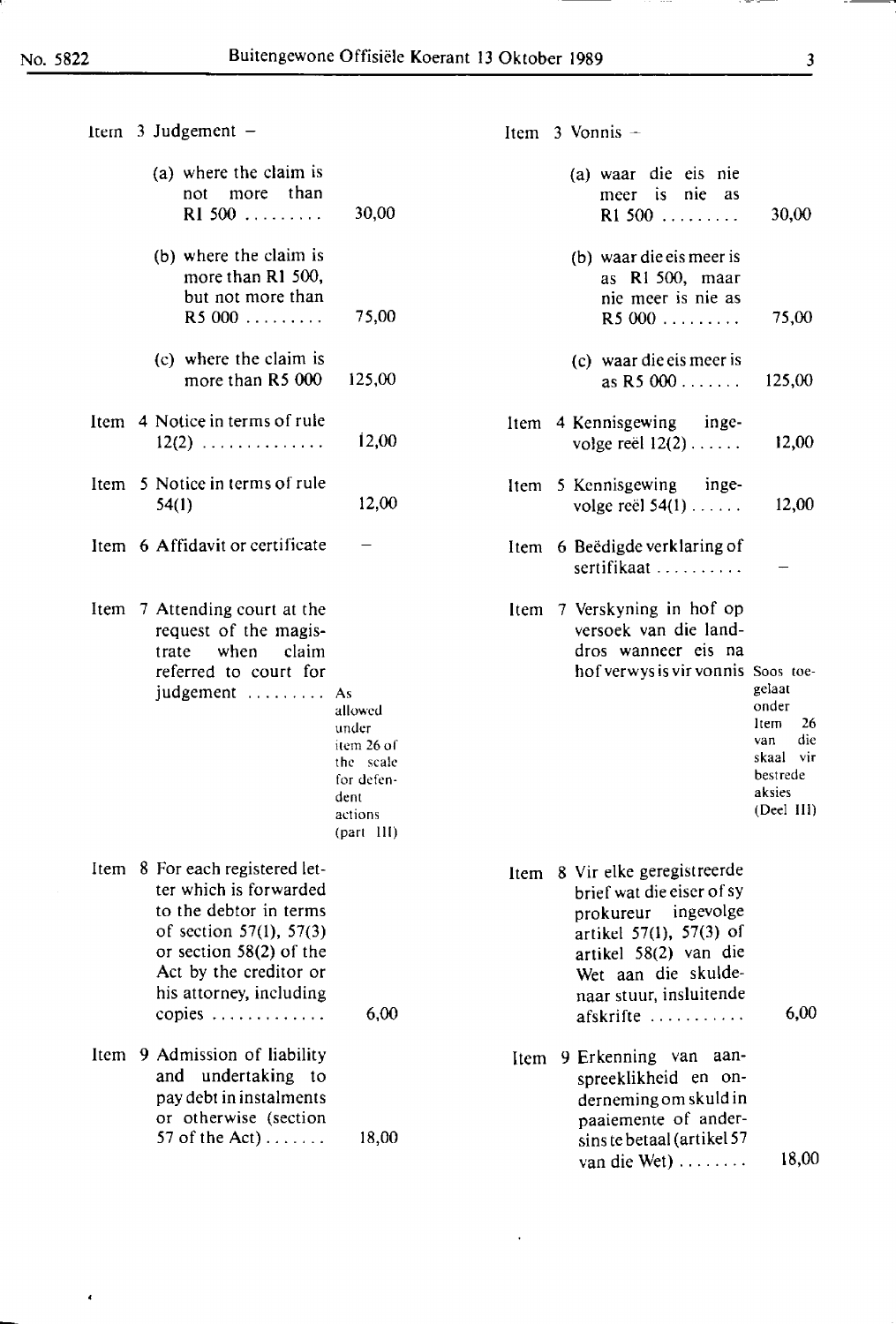Item 10 Consent to judgement or to judgement and an order for the payment of judgement debt in instalments (section 58 of the Act)  $18,00$ 

Note: The amount of the fees allowable under items 4, *5,* 6, 7, 8, 9 and IO shall without taxation be included in the amount of the costs for which judgement is entered": and

- (d) by the substitution for the heading before item 14, and items 14 up to and including 18, of Part IV of the following heading and items:
	- "EXECUTION
- R

|  | 14. (a) Issue of warrant of exe-                                                                                  |       |
|--|-------------------------------------------------------------------------------------------------------------------|-------|
|  | cution, ejectment,                                                                                                |       |
|  | arrest and committal in                                                                                           |       |
|  | terms of section 109,                                                                                             |       |
|  | delivery up of posses-                                                                                            |       |
|  | $sion$                                                                                                            | 19,50 |
|  | (b) For each reissue there of                                                                                     | 9,00  |
|  | 15. Inclusive fee for work<br>involved in releasing of<br>attachment of immovable<br>property                     | 18,00 |
|  |                                                                                                                   |       |
|  | 16. Inclusive fee for work done<br>in connection with sale in<br>execution of immovable                           |       |
|  | property only (excluding                                                                                          |       |
|  | work for which fees are                                                                                           |       |
|  | already provided for els-                                                                                         |       |
|  | where and the drawing up                                                                                          |       |
|  | for the conditions of sale)                                                                                       | 65,00 |
|  | 17. (a) Drawing up of notice of<br>sale in terms of rule<br>$41(8)$ or rule $43(6)$ , or<br>conditions of sale in |       |

Item 10 Toestemming tot vonnis of tot vonnis en 'n bevel vir die betaling van vonnisskuld in paaiemente (artikel 58 van die Wet) ....... . 18,00

Opmerking: Die bedrag van die gelde wat ingevolge items 4, 5, 6, 7, 8, 9 en 10 toegelaat kan word, word sonder taksasie ingesluit by die bedrag van koste waarvoor vonnis aangeteken word!'; en

(d) deur dieopskrif voor item 14, en items 14 tot en met 18, van Deel IV deur die volgende opskrif en items te vervang:

#### "TENU IT VOER LEGG ING

- 14. (a) Uitreiking van lasbrief vir eksekusie, uitsetting, inhegtenisneming en gevangesetting ingevolge artikel 109, inbesitstelling ...... . 19,50
	- (b) Vir elke heruitreiking daarvan . . . . . . . . . . . . 9,00
- 15. Allesinsluitende gelde vir werk verrig in verband met vrystelling van onroerende goed waarop beslag gele is 18,00
- 16. Allesinsluitende gelde vir werk verrig in verband met die eksekusieverkoping van slegs onroerende goed (uitgesonderd werk waarvoor gelde reeds elders voorgeskryf is en die opstel van verkoopvoorwaardes) .... 65,00
- 17. (a) Opstel van kennisgewing van verkoping ingevolge reel 41(8) of reël 43(6), of voorwaar-

R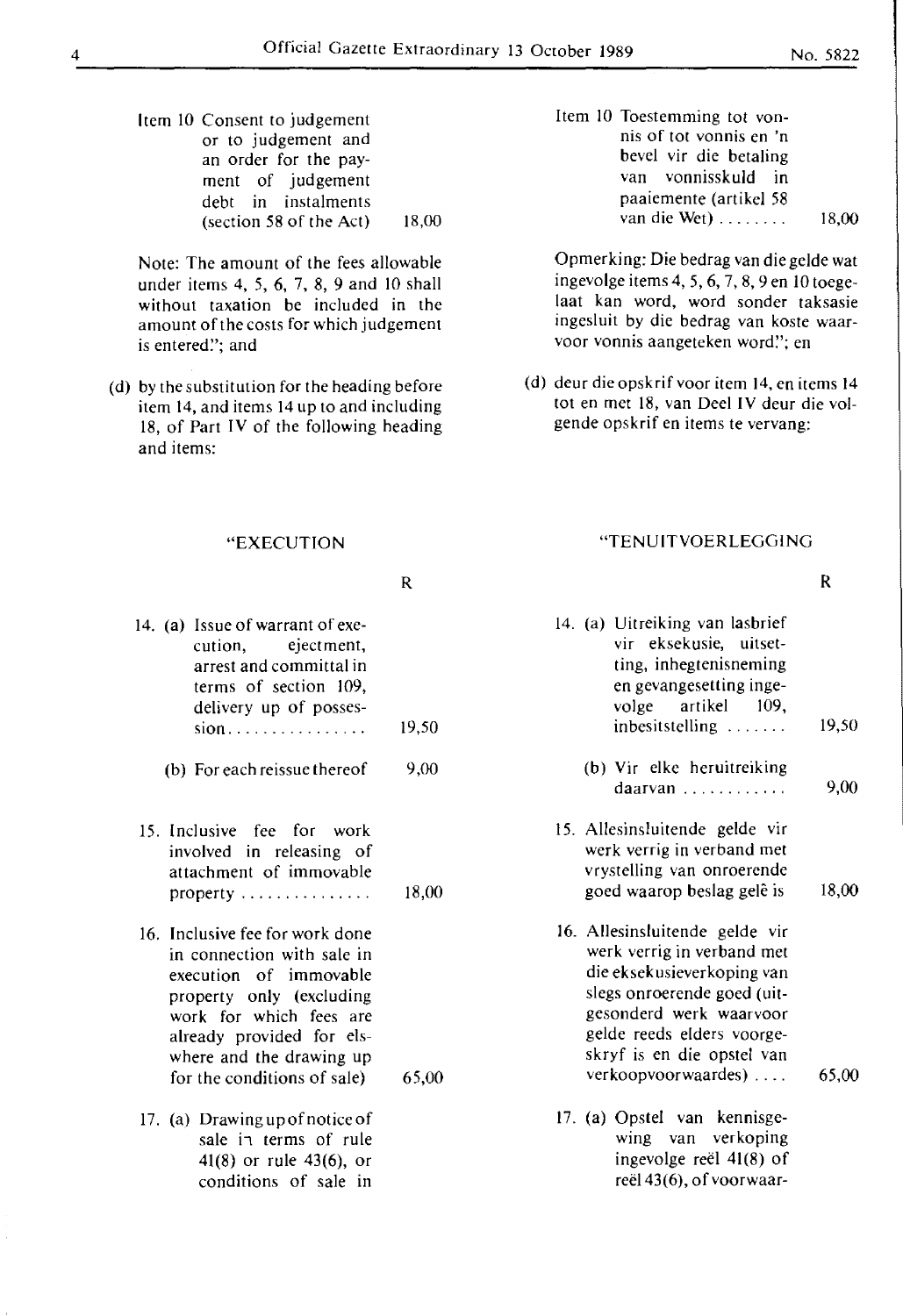|<br>|-<br>|<br>|

I

terms of rule 43(7), per folio .............. .

- (b) For all other work done and papers and documents supplied to the messenger in connection with the sale in execution of movable property, and inclusive fee of . . . . . . . . . . . . . . 45,00
- 18. Security for restitution, where necessary.......... 18,00".
- 2. Table B of Annexure 2 is hereby amended  $-$ 
	- (a) by the substitution in subparagraph (b) of paragraph 3 of Part I for the amount "R75" of the amount "RIOO";
	- (b) by the substitution in subparagraph (d) of paragraph 3 of Part I for the amount "R35" of the amount "R70";
	- (c) by the substitution for the Tariff to Part I of the following Tariff:

des van verkoop ingevolge reel 43(7), per folio . . . . . . . . . . . . . . .

- (b) Vir alle ander werk gedoen en stukke en dokumente verskaf aan die geregsbode in verband met 'n geregtelike verkoping van roerende goed, allesinsluitende gelde van . . . . . . . . . . . 45,00
- 18. Sekerheidstelling vir restitusie, waar nodig . . . . . . . . 18,00".
- 2. Tabel B van Bylae 2 word hierby gewysig  $-$ 
	- (a) deur in subparagraaf (b) van paragraaf 3 van Deel 1 die bedrag "R75" deur die bedrag "RIO0" te vervang;
	- (b) deur in subparagraaf (d) van paragraaf 3 van Deel I die bedrag "R35" deur die bedrag "R70" te vervang;
	- (c) deur die Tarief by Deel I deur die volgende Tarief te vervang:

#### **"TARIFF**

## **R**

|     | (a) Where the claim is less than                                    | 30,00 |
|-----|---------------------------------------------------------------------|-------|
|     | (b) Where the claim is $R40$ or<br>more, but less than $R100$ 45,00 |       |
|     | (c) Where the claim is $R100$ or<br>more, but less than R1 000      | 50,00 |
| (d) | Where the claim is R1 000<br>or more, but less than                 | 65,00 |
|     | (e) Where the claim is R2 000                                       | 80.00 |

#### "TARIEF

### **R**

| (a) | Waar die eis minder as R40                                     | 30,00 |
|-----|----------------------------------------------------------------|-------|
|     | (b) Waar die eis R40 of meer is,<br>maar minder as $R100$      | 45,00 |
|     | (c) Waar die eis $R100$ of meer is,<br>maar minder as R1 000   | 50,00 |
|     | (d) Waar die eis $R1$ 000 of meer<br>is, maar minder as R2 000 | 65,00 |
|     | (e) Waar die eis R2 000 of meer                                | 80.00 |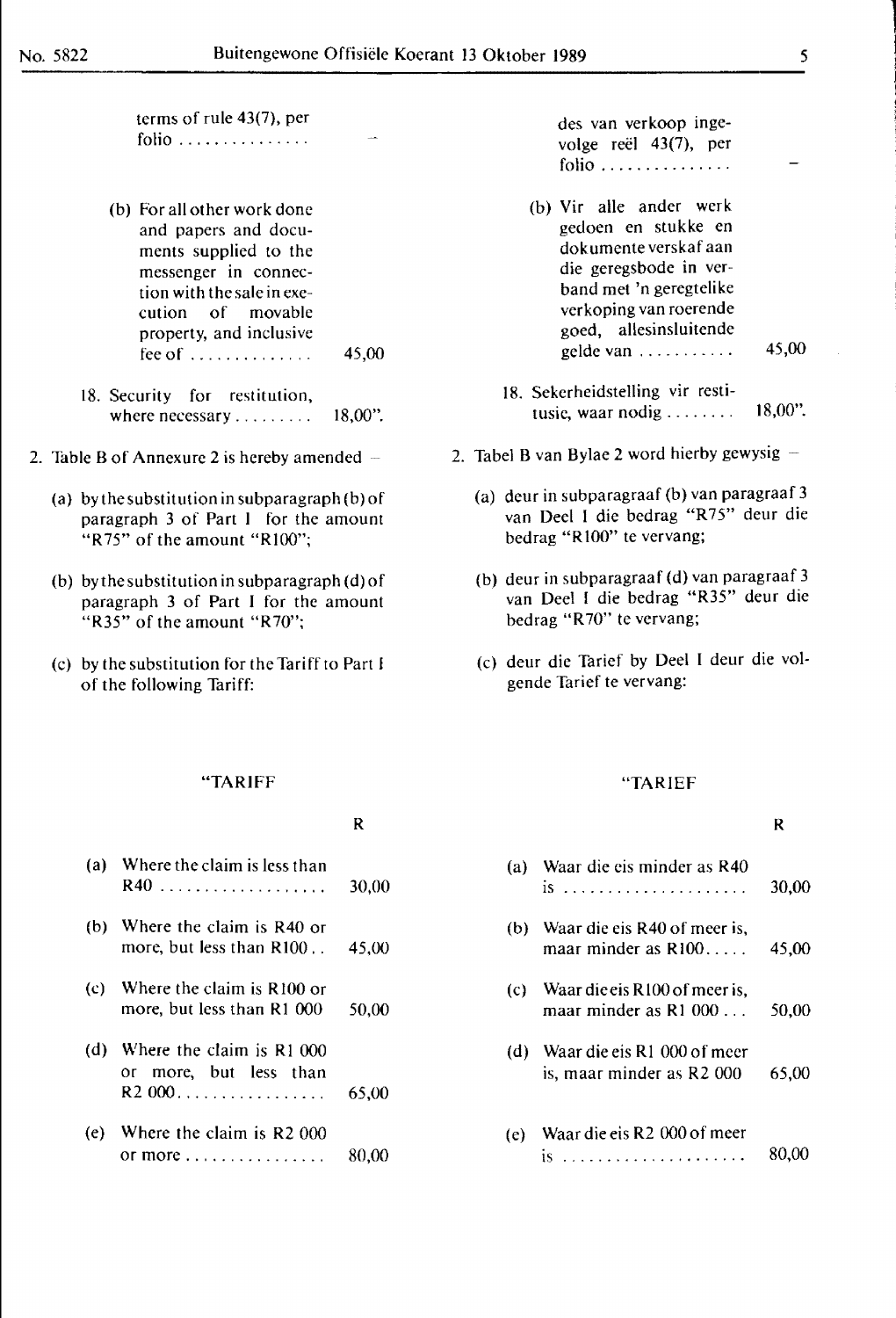| (f)                        | Warrant of Arrest and<br>Detention (Form $42$ )                                                                                                                                                | 20,00 |
|----------------------------|------------------------------------------------------------------------------------------------------------------------------------------------------------------------------------------------|-------|
| (g)                        | Emoluments Attachment<br>Order (Form $38$ )                                                                                                                                                    | 18,00 |
| (h)                        | Warrant of Liberation<br>(Form 43) or Certificate of<br>Liberation (Form $59$ )                                                                                                                | 6,00  |
|                            | (i) Application for costs on<br>notice (including appear-<br>ance in court) $\dots \dots$                                                                                                      | 20,00 |
| (i)                        | Obtaining a certified copy<br>of a judgment                                                                                                                                                    | 18,00 |
|                            | (k) Affidavit of certificate by<br>the judgment creditor or his<br>attorney                                                                                                                    | 13,50 |
| $\left( \mathbf{l}\right)$ | For each registered letter<br>which is forwarded to the<br>debtor in terms of section<br>$65A(2)$ , $65E(3)$ , $65E(6)$ or<br>$65J(2)$ of the Act by the cre-<br>ditor or his attorney $\dots$ | 6,00  |
|                            | (m) Affidavit of affirmation by<br>debtor (Rule $45(7)$ )                                                                                                                                      | 27,00 |
|                            | (n) Request for an order under<br>section 65 of the Act $\dots$                                                                                                                                | 13,50 |
|                            | postponed<br>(o) Attending<br>proceedings in terms of sec-<br>tion 65E(3) 20,00";                                                                                                              |       |
|                            | (d) by the substitution for the Tariff to Part II<br>of the following Tariff:                                                                                                                  |       |
|                            | "TARIFF                                                                                                                                                                                        |       |
|                            |                                                                                                                                                                                                | R     |

| (a) Where the claim is less than |       |
|----------------------------------|-------|
| $R40$                            | 30,00 |

| (f) | Lasbrief vir inhegtenisne-<br>ming en aanhouding (Vorm                                                                                                | 20,00 |
|-----|-------------------------------------------------------------------------------------------------------------------------------------------------------|-------|
| (g) | Besoldigingsbeslagbevel<br>$(Vorm 38)$                                                                                                                | 18,00 |
| (h) | Lasbrief vir Invryheidstel-<br>ling (Vorm 43) of Invryheid-<br>stellingsertifikaat (Vorm                                                              | 6,00  |
| (i) | Aansoek om koste op ken-<br>nisgewing (verskyning in<br>hof ingesluit) $\ldots \ldots \ldots$                                                         | 20,00 |
| G)  | Verkryging van 'n gewaar-<br>merkte afskrif van 'n vonnis                                                                                             | 18,00 |
| (k) | Beëdigde verklaring of ser-<br>tifikaat deur die vonniss-<br>kuldeiser of sy prokureur.                                                               | 13,50 |
| (1) | Vir elke geregistreerde brief<br>wat die skuldeiser of sy pro-<br>kureur ingevolge artikel<br>65A(2), 65E(3), 65E(6) of<br>65J(2) van die Wet aan die |       |
|     | skuldenaar stuur                                                                                                                                      | 6,00  |
|     | (m) Beëdigde verklaring of<br>bevestiging deur skulde-<br>naar (Reël 45(7)) $\ldots \ldots$                                                           | 27,00 |
|     | (n) Versoek om 'n bevel krag-<br>tens artikel 65 van die Wet                                                                                          | 13,50 |
|     | (o) Bywoning van uitgestelde<br>verrigtinge ingevolge artikel                                                                                         |       |

(d) deur die Tarief by Deel II deur die volgende Tarief te vervang:

# "TARIEF

# $\mathbf{R}^{(i)}$

| (a) Waar die eis minder as R40                                 |       |  |  |
|----------------------------------------------------------------|-------|--|--|
| $1S_1, \ldots, \ldots, \ldots, \ldots, \ldots, \ldots, \ldots$ | 30,00 |  |  |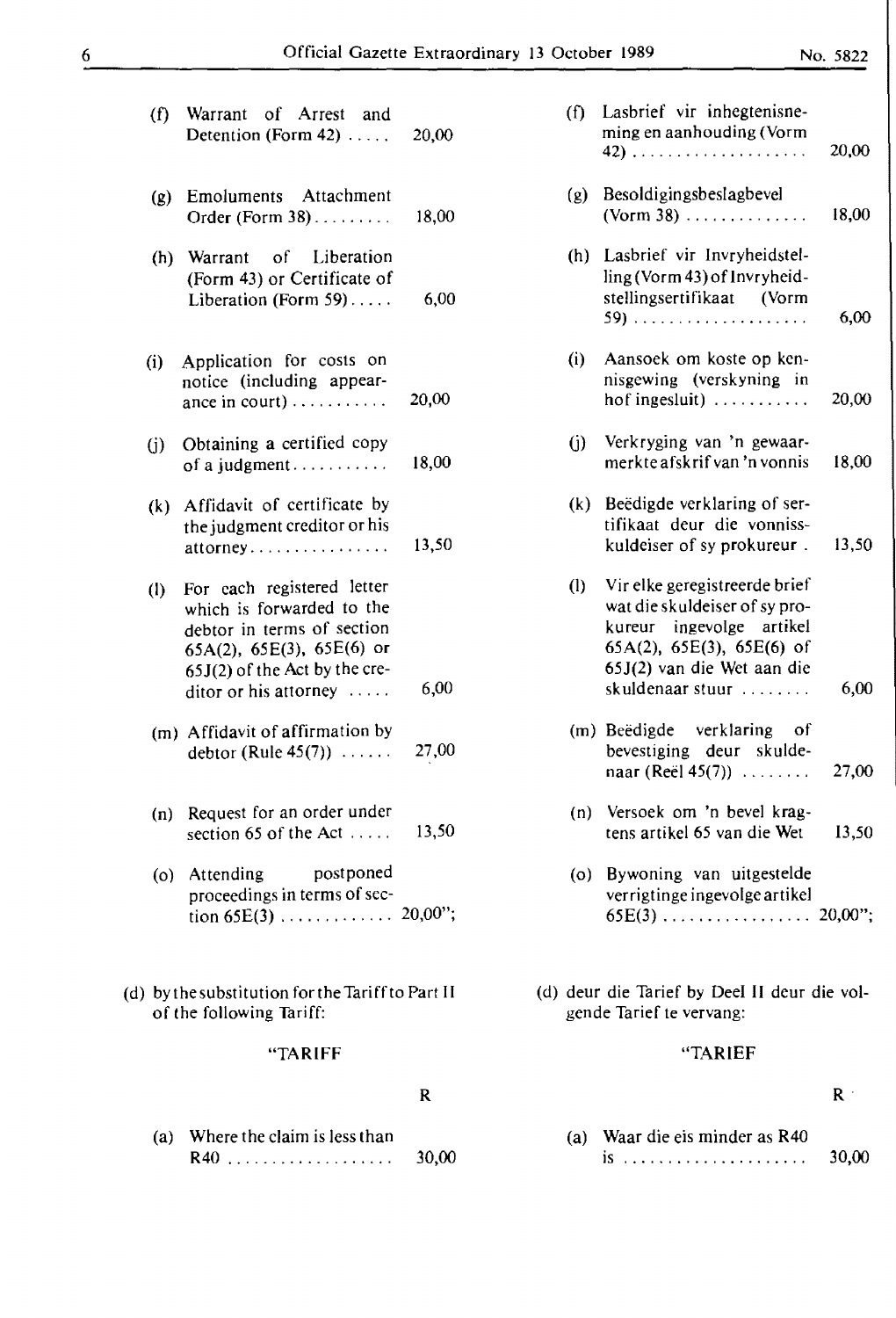- (b) Where the claim is R40 or  $\text{more}$   $\ldots$  65,00 more .................. **65,00**
- (c) Obtaining certified copy of (c) Verkryging van 'n gewaar-
- (d) Application for an order of (d) Aansoek om 'n bevel tot execution against the the execution of the execution of  $\alpha$  and  $\alpha$  and  $\alpha$  execution against the execution of  $\alpha$  execution  $\alpha$  execution of  $\alpha$  execution
- 

# and entitled the contract of the contract of the contract of the contract of the contract of the contract of the contract of the contract of the contract of the contract of the contract of the contract of the contract of t

(e) by the substitution for the Tariff to Part (e) deur die Tarief by Deel III deur die vol-<br>III of the following Tariff: gende Tarief te vervang: III of the following Tariff:

| "TARIFF | "TARIEF |
|---------|---------|
|         |         |

| ltem                                                                                                                                                                                                                                                                             | One to<br>ten cre-<br>ditors | Eleven<br>to<br>twenty<br>credi-<br>tors | More<br>than<br>twenty<br>credi-<br>tors | ltem                                                                                                                                                                                                                                                                                            |
|----------------------------------------------------------------------------------------------------------------------------------------------------------------------------------------------------------------------------------------------------------------------------------|------------------------------|------------------------------------------|------------------------------------------|-------------------------------------------------------------------------------------------------------------------------------------------------------------------------------------------------------------------------------------------------------------------------------------------------|
|                                                                                                                                                                                                                                                                                  | R                            | R                                        | R                                        |                                                                                                                                                                                                                                                                                                 |
| 1. Instructions to apply<br>administration<br>for<br>order, including neces-<br>sary perusal of sum-<br>monses, demands, etc.,<br>ascertaining<br>and<br>amount of assets and<br>liabilities, including all<br>attendances and cor-<br>respondence necessary<br>thereto $\ldots$ | 22,50                        | 36.00                                    | 54.00                                    | 1. Instruksies om aansoek<br>te doen om administra-<br>siebevel, insluitende die<br>nodige deurlees<br>van<br>dagvaardings, aanma-<br>nings, ens., en vasstel-<br>ling van die bedrag van<br>bates en laste, inslui-<br>tende alle verskynings<br>en briefwisseling nodig<br>in verband daarmee |
| 2. Instruction on applica-<br>under<br>section<br>tion<br>74Q(1) or to oppose<br>application<br>such<br>ОT<br>granting of administra-<br>tion order, including<br>drawing of application<br>(where necessary)                                                                    | 18,00                        | 18,00                                    | 18,00                                    | 2. Instruksies op aansoek<br>kragtens artikel 74Q(1)<br>of om sodanige aansoek<br>of die toestaan<br>van<br>administrasiebevel<br>te<br>opponeer, insluitende<br>die opstel van 'n aan-<br>soek (waar nodig) $\dots$ .                                                                          |
| 3. Drawing application for<br>administration<br>order<br>and affidavit, including<br>annexures thereto<br>all<br>all<br>attendances<br>and<br>excluding attendance in<br>$court$                                                                                                 | 18,00                        | 18,00                                    | 18.00                                    | 3. Opstel van aansoek om<br>administrasiebevel<br>en<br>beëdigde<br>verklaring,<br>insluitende alle bylaes<br>daarvan en alle versky-<br>nings, uitgesonderd ver-<br>skyning in hof $\ldots$ ,                                                                                                  |
| 4. Making copies of appli-<br>affidavit and<br>cation.<br>annexures for creditors                                                                                                                                                                                                | $0,20*$                      | $0,20*$                                  | $0,20*$                                  | 4. Maak van afskrifte van<br>aansoek, beedigde ver-<br>klaring en bylaes vir                                                                                                                                                                                                                    |

|  | (b) Waar die eis $r40$ of meer is |  |  |  |  |  |  | 65,00 |
|--|-----------------------------------|--|--|--|--|--|--|-------|
|--|-----------------------------------|--|--|--|--|--|--|-------|

- a judgement ............ **18,00** merkteafskrifvan 'n vonnis **18,00**
- execution against the eksekusie teen die beslag-<br>eksekusie teen die beslag-<br>skuldenaar garnishee ............... 18,00 skuldenaar ............. **18,00**
- (e) Garnishee order (Form 39) 10,00"; (e) Skuldbeslagbevel (Vorm 39) .................... **10,00";**

| ltem                                                                                                                                                                                                                                                                 | One to<br>ten cre-<br>ditors | Eleven<br>to<br>twenty<br>credi-<br>tors | More<br>than<br>twenty<br>credi-<br>tors | liem                                                                                                                                                                                                                                                                                         | Een tot<br>tien<br>skuld-<br>eisers | Elf tot<br>twin-<br>ting<br>skuld-<br>cisers | Meer<br>as<br>twintig<br>skuld-<br>eisers |
|----------------------------------------------------------------------------------------------------------------------------------------------------------------------------------------------------------------------------------------------------------------------|------------------------------|------------------------------------------|------------------------------------------|----------------------------------------------------------------------------------------------------------------------------------------------------------------------------------------------------------------------------------------------------------------------------------------------|-------------------------------------|----------------------------------------------|-------------------------------------------|
|                                                                                                                                                                                                                                                                      | $\mathbf{R}$                 | R                                        | ĸ                                        |                                                                                                                                                                                                                                                                                              | R                                   | R                                            | $\mathbb{R}$                              |
| Instructions to apply<br>administration<br>fоr<br>order, including neces-<br>sary perusal of sum-<br>monses, demands, etc.,<br>ascertaining<br>and<br>amount of assets and<br>liabilities, including all<br>attendances and cor-<br>respondence necessary<br>thereto | 22,50                        | 36,00                                    | 54,00                                    | 1. Instruksies om aansoek<br>te doen om administra-<br>siebevel, insluitende die<br>nodige deurlees van<br>dagvaardings, aanma-<br>nings, ens., en vasstel-<br>ling van die bedrag van<br>bates en laste, inslui-<br>tende alle verskynings<br>en briefwisseling nodig<br>in verband daarmee | 22,50                               | 36,00                                        | 54,00                                     |
| Instruction on applica-<br>under<br>section<br>tion<br>74Q(1) or to oppose<br>application or<br>such.<br>granting of administra-<br>tion order, including<br>drawing of application<br>(where necessary)                                                             | 18,00                        | 18,00                                    | 18,00                                    | 2. Instruksies op aansoek<br>kragtens artikel 74Q(1)<br>of om sodanige aansoek<br>of die toestaan van<br>administrasiebevel<br>te<br>opponeer, insluitende<br>die opstel van 'n aan-<br>soek (waar nodig) $\dots$                                                                            | 18.00                               | 18.00                                        | 18.00                                     |
| Drawing application for<br>administration<br>order<br>and affidavit, including<br>all annexures thereto<br>all<br>attendances<br>and<br>excluding attendance in<br>$\text{count}$                                                                                    | 18,00                        | 18,00                                    | 18.00                                    | 3. Opstel van aansoek om<br>administrasiebevel<br>en<br>beëdigde<br>verklaring,<br>insluitende alle bylaes<br>daarvan en alle versky-<br>nings, uitgesonderd ver-<br>skyning in hof $\ldots$                                                                                                 | 18,00                               | 18,00                                        | 18,00                                     |
| Making copies of appli-<br>cation, affidavit and<br>annexures for creditors                                                                                                                                                                                          | $0,20*$                      | $0,20*$                                  | $0,20*$                                  | 4. Maak van afskrifte van<br>aansoek, beedigde ver-<br>klaring en bylaes vir<br>skuldeisers                                                                                                                                                                                                  | $0,20*$                             | $0.20*$                                      | $0,20*$                                   |